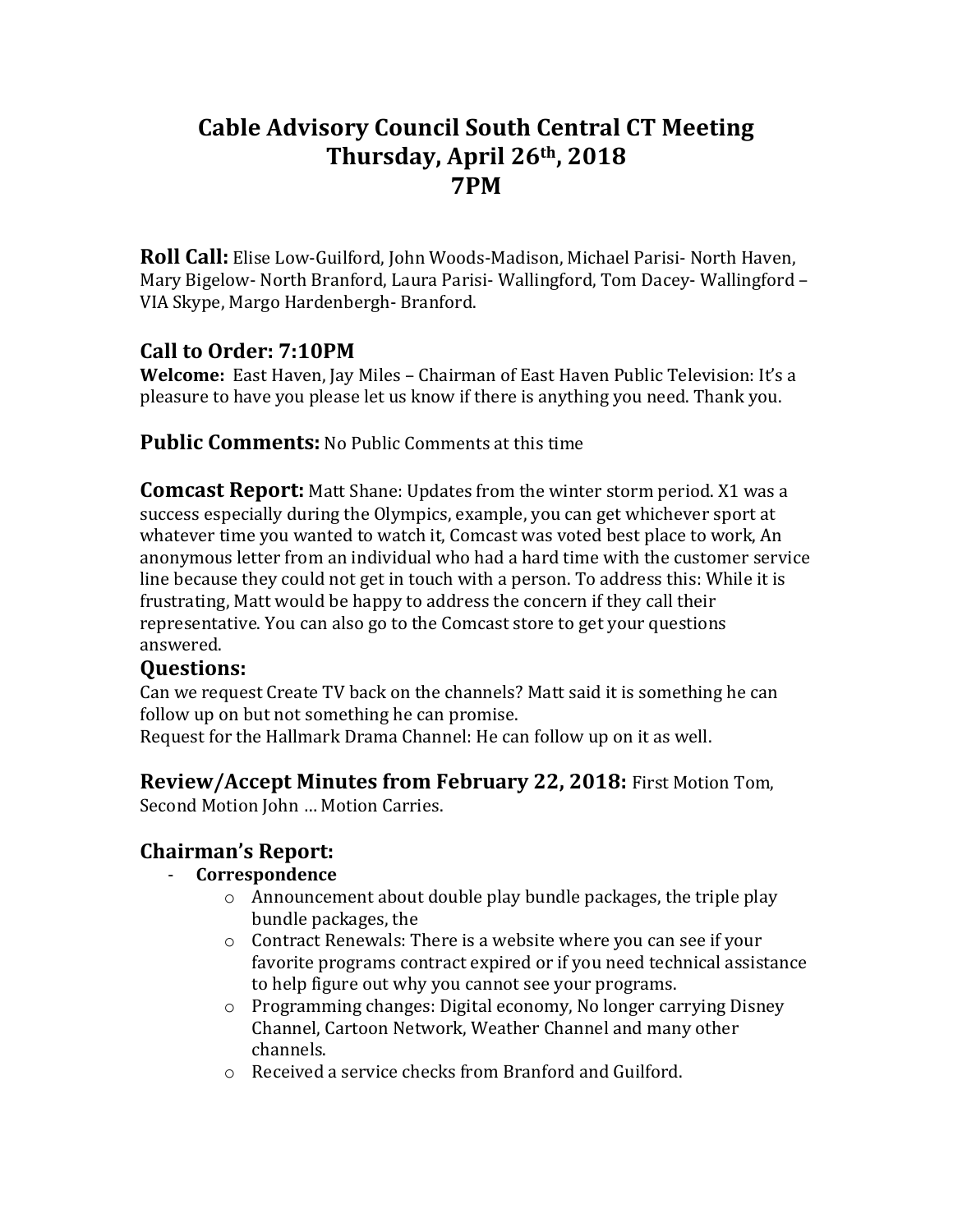### **Treasurer's Report:**

**Deposits:** \$2,585.00 **Expenses:** \$43.98 (2 months website now \$21.99) \$90.00 (Recording Secretary) \$80.00 (2 Payments Website upkeep) **Total Expenses:** \$213.98 **Checking Balance:** \$6,279.29 **Interest on CD: 2/28**- \$4.96 **3/31**- \$5.50 **CD Balance:** \$12,967.59 **Total Cash Reserves:** \$19,246.88 Respectfully Submitted by: Thomas E Dacey, Treasurer.

### **Unfinished Business:**

- Frontier Council Report
- PURA reports in two forms (hard copy and digital) due
	- o PURA reports are missing from everyone; a hard copy and a digital copy need to be submitted.

# **Topics for Discussion**

- PEGPETIA got swept
- Network Neutrality Email came in today 4/26/18, Dave read the email for everyone to hear.
- Public Access for All

#### **New Business:**

#### **-Annual Meeting: June 28th, 2018**

 -**Nominating Committee report:** Dave might be moving by the end of this year, need to come up with a committee, Mary said she couldn't be a chairman because of a prior commitment. Laura, Margo, and John will be on the nomination committee. Tom said he will be Treasurer and Mary would like to stay, as Vice Chairman, Chairman and Secretary still need to be decided.

**-Budget Committee:** Tom and Michael

**-Suggestions for speaker:** Loni Reeves, Reporter and Film Producer- Elise Low recommended and will be in contact, Matt Lesser State Rep. from Middletown. Possibly have workshops instead of a speaker at the Annual Meeting.

#### **Members Terms:**

- Hardenbergh, Jackowicz, Palmieri, Weinberg, Woods, Bigelow, Dacey & L Parisi, Elise Low memberships are up on June 30, 2018.